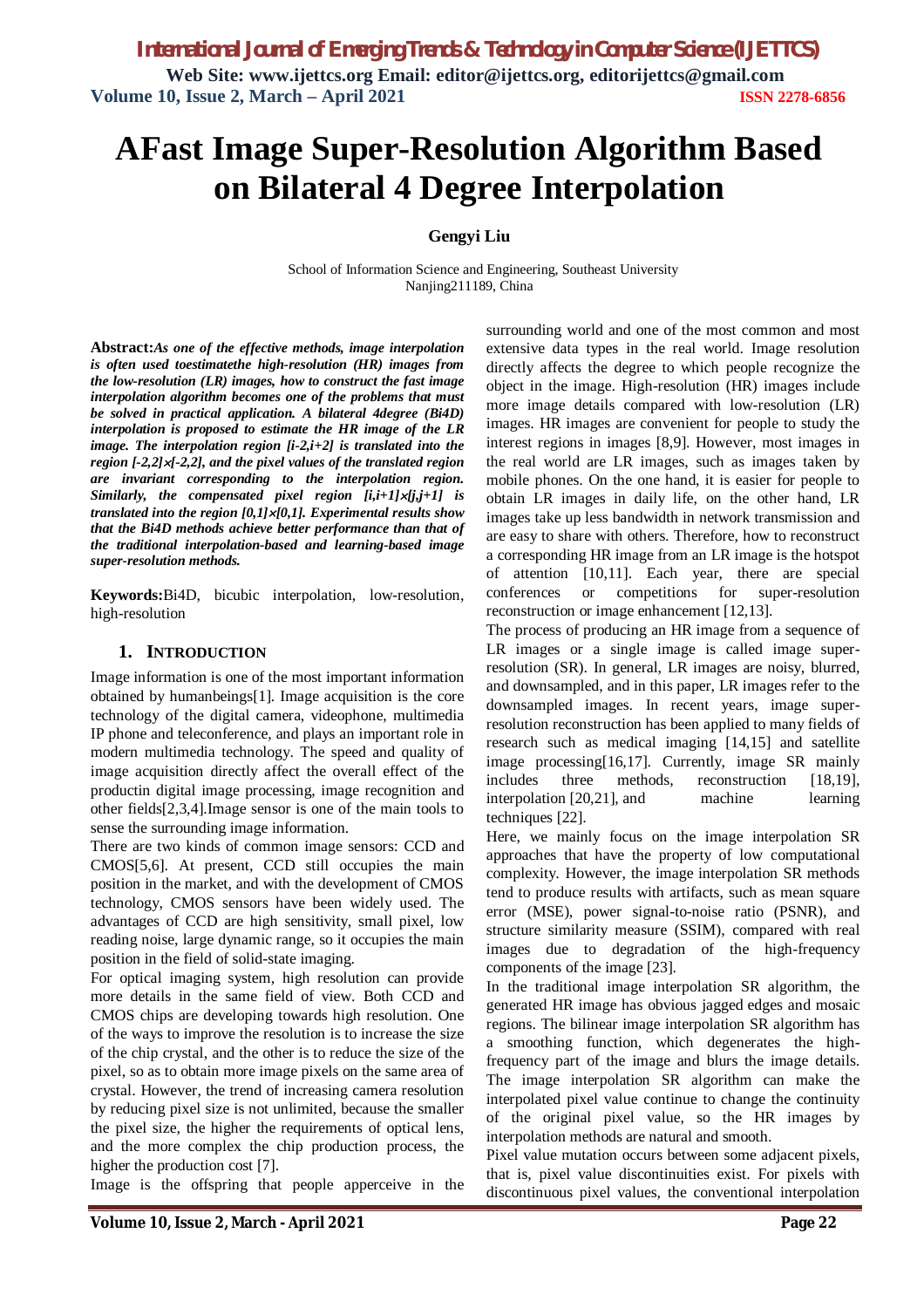algorithm is applied to HR image by generating compensated pixel points and the corresponding compensated pixel values, the contour and texture of the HR image will be blurred, and the image quality will be reduced.

To overcome the shortcomings of traditional interpolation methods, some interpolation methods of edge protection are put forward to obtain better image enhancement visual effects. Two methods are proposed to improve the achieved HR images including the formation of the high-degree image interpolation algorithms and the construction of the image adaptive interpolation method according to the selected patch features, such as the pixel value variance of the patch.

In order to achieve the corresponding HR image of the LR image, the prior knowledge of the LR image, such as the pixel points, the pixel values, and the gradient of adjacent pixels, are used to form the mapping relation between the LR image and the corresponding HR image. In this paper, the pixel points and the pixel values are used to form the relation between LR image and HR image. The bilateral four degree (Bi4D) is constructed to improve the quality of the estimated HR image by the following two strategies: (1) Bi4D interpolation function is constructed by the prior knowledge of LR image, and (2) the compensated pixel values of compensated pixel points are estimated by the constructed Bi4D interpolation function. We compared the proposed method with the traditional methods, such as bicubic interpolation image SR method andlearning–based image SR method, from the aspects MSE, PSNR, and SSIM.

## **2.BILATERAL 4 DEGREE INTERPOLATION**

Digital image is stored in matrix form in computer, as far as gray image is concerned, the value *V* of the image corresponding matrix is the pixel value of the pixel point  $(i, j)$ . Image interpolation is a technique that improves the resolution of the image by estimating the pixel values of the compensated pixel points.

#### **2.1Construction of Bilateral 4 Degree Interpolation**

For 3-dimensional space composed by the pixel points and the corresponding pixel values, the interpolation is to construct the relation between the input in 2-dimensional space composed of the pixel points in plane and the output in 1-dimensional space composed by the pixel values, the 2-dimensional space is denoted by the X-axis and Y-axis of pixel points, and the 1-dimensional space is denoted by the pixel values. In the other words, the image interpolation is to construct the following binary function to estimate the pixel values of the compensated pixel points.

$$
f(x, y) = \sum_{s=0}^{4} \sum_{t=0}^{4} a_{st} x^{s} y^{t}
$$
 (1)

*x* and *y* are inputs,  $f(x, y)$  is output,  $a_{st}$  are the parameters. For image interpolation, the binary function is used to predict the pixel value of the compensated pixel points. For the given image, the pixel points and their corresponding pixel values are known, the interpolation methods are used to determine the parameters  $a_{\sigma}$  of the formula (1) which has 25 parameters. It is necessary that there are 25 pixel points and the corresponding pixel values to determine the 25 parameters.

For the given LR image  $I_0$  with the size  $m \times n$ , the interpolation region of the pixel point (*i*,*j*) is  $[i-2, i+2] \times [j-2, j+2]$  shown in Figure 1(a), and the corresponding pixel values are  $V(x, y)$  *x* and *y* are integers on X-axis and Y-axis in the interpolation region. The interpolation region and the corresponding values are selected to form the interpolation formula (1). There are 25 pixel points and the corresponding pixel values for the pixel point (i,j). For the LR image, the Bi4D interpolation formula has the following general form.

$$
V(x, y) = \sum_{s=0}^{4} \sum_{t=0}^{4} a_{st} x^{s} y^{t}
$$
 (2)

Where  $x$  and  $y$  are integers in the interpolation region,  $V(x, y)$  is the corresponding pixel values,  $a_{st}$  are the parametersdetermined by the pixel points falling on the interpolation region and the corresponding pixel values.

The key of constructing Bi4D interpolation function is the determination of the parameter  $a_{st}$  in formula (2). In order to construct a unified interpolation form, the interpolation region is translated into the region  $[-2, 2] \times [-2, 2]$  shown in Figure 1(b), and the interpolation function is transformed into the following function.

$$
V(x, y) = \sum_{s=0}^{4} \sum_{t=0}^{4} a_{st} (x - i)^{s} (y - j)^{t}
$$
 (3)

Compared with the function (2), the function (3) maps the interpolation region  $[i-2, i+2] \times [j-2, j+2]$  into the interpolation region  $[-2, 2] \times [-2, 2]$  by the shift  $(x-i, y-i)$ . For the different interpolation regions  $[i-2, i+2] \times [j-2, j+2]$  of the pixel points (i,j), the right terms of function (3) have the same forms, and pixel values  $V(x, y)$  are different for the interpolation regions corresponding to the different pixel points. Therefore, the parameters  $a_{st}$  of interpolation function are determined by the pixel values  $V(x, y)$  for the different interpolation regions.

|     |           | $(1-2, j-2)$ $(1-2, j-1)$ | $(i - 2, j)$ |                       | $(i-2, j+1)$ $(i-2, j+2)$ |
|-----|-----------|---------------------------|--------------|-----------------------|---------------------------|
|     |           | $(i-1, j-2)$ $(i-1, j-1)$ | $(1 - 1, j)$ |                       | $(i-1, j+1)$ $(i-1, j+2)$ |
| (a) |           | $(i, j-2)$ $(i, j-1)$     | (i, j)       | $(i, j+1)$ $(i, j+2)$ |                           |
|     |           | $(i+1, j-2)$ $(i+1, j-1)$ | $(1 + 1, j)$ |                       | $(i+1, j+1)$ $(i+1, j+2)$ |
|     |           | $(i+2, j-2)$ $(i+2, j-1)$ | $(1 + 2, j)$ |                       | $(i+2, j+1)$ $(i+2, j+2)$ |
|     | $(-2,-2)$ | $(-2,-1)$                 | $(-2,0)$     | $(-2, 1)$             | $(-2, 2)$                 |
|     | $(-1,-2)$ | $(-1,-1)$                 | $(-1,0)$     | $(-1, 1)$             | $(-1, 2)$                 |
| (b) | $(0,-2)$  | $(0,-1)$                  | (0, 0)       | (0, 1)                | (0, 2)                    |
|     | $(1,-2)$  | $(1,-1)$                  | (1,0)        | (1, 1)                | (1, 2)                    |
|     | $(2,-2)$  | $(2,-1)$                  | (2,0)        | (2, 1)                | (2, 2)                    |

**Figure 1**The translation of the interpolation region. (a) the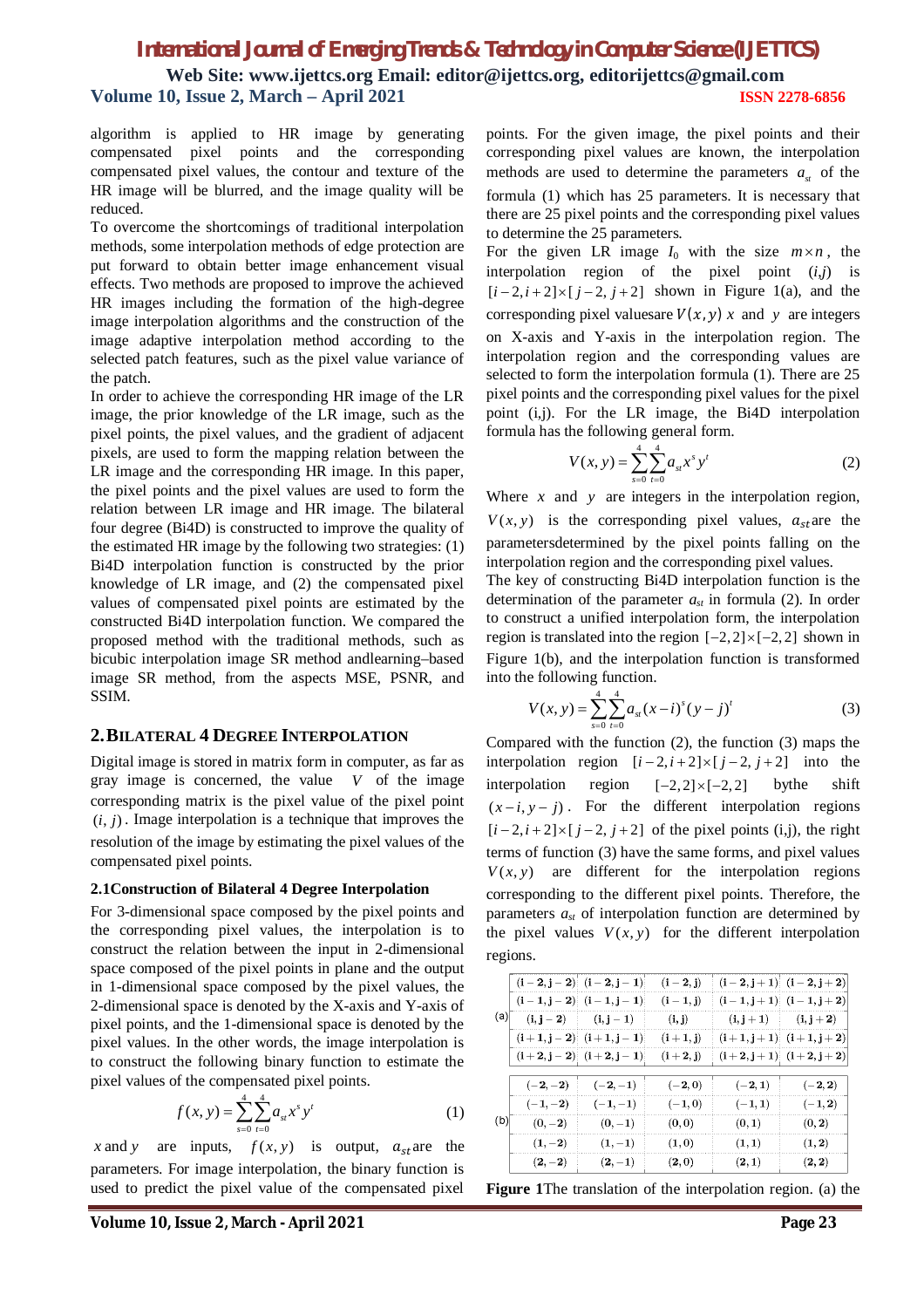interpolation region. (b)the translated interpolation region. For the interpolation region shown in Figure 1, the key issue is to determine the values of parameters  $a_{st}$  in function (3). For each  $(x - i, y - j) \in [-2,2] \times [-2,2]$  and  $V(x, y)$ , the function (3) is regarded as the linear equation with the variables  $a_{\alpha}$ , for the interpolation region  $[i-2, i+2] \times [j-2, j+2]$ , there is the linear equation system.

$$
T_1 a = V \tag{4}
$$

Where  $T_1$  is the coefficient matrix induced by  $(x-i)^s (y-j)^t$ ,  $s=0,1,2,3,4$ ,  $t=0,1,2,3,4$ , *a* is a vector composed of  $a_{st}$ , and *V* is a vector composed of  $V(x, y)$ . T1 is constant, the parameter a is determined by the different pixel values *V* for the different interpolation regions  $[i-2, i+2] \times [j-2, j+2]$ . The parameter *a* is computed by the following formula.

 $a = T_1^{-1}V$ 

where  $T_1^{-1}$  is the inverse matrix of the coefficient matrix  $T_1$ . So we achieve the following image interpolation function (5) which is used to predict the pixel values of the compensated pixel points in the compensation region  $[i, i+1] \times [j, j+1]$ .

$$
S = (T_1^{-1}V)^T T_2
$$
 (5)

Where  $T_2$  is the pixel compensation matrix determined by  $(x-i)^s (y-j)^t$  (s=0,1,2,3,4, t=0,1,2,3,4) in the pixel compensation region  $[i, i+1] \times [j, j+1]$ , namely  $(x, y) \in [i, i+1] \times [j, j+1]$  where  $(x, y)$  is the pixel compensation point.

The formula (5) is a bilateral function because both sides of *V* are constants,  $T_1^{-1}$  is determined by the interpolation region  $[i-2, i+2] \times [j-2, j+2]$  which has been transformed into the region  $[-2, 2] \times [-2, 2]$ , and  $T_2$  is determined by the compensation pixel region  $[i, i+1] \times [j, j+1]$  which has been transformed into the region  $[0,1] \times [0,1]$ . For the different compensation pixel points, the different compensated pixel values are determined by the pixel value of pixel points lying in the interpolation region  $[i-2, i+2] \times [j-2, j+2]$  and the compensation pixel region  $[i, i+1] \times [j, j+1]$ .

#### **2.2 Image Super-resolution Based on Bilateral 4 Degree Interpolation**

The image interpolation SR reconstructs the HR image by the compensated pixel method, which predicts the pixel values of the compensated pixel points by the interpolation function (5) formed by the interpolation region for the LR image.

|               | For the pixel point $(i, j)$ , we compensate the pixel values |          |    |     |        |
|---------------|---------------------------------------------------------------|----------|----|-----|--------|
|               | in the compensation region $[i, i+1] \times [j, j+1]$ by the  |          |    |     |        |
| interpolation |                                                               | function | in | the | region |

 $[i-2, i+2] \times [j-2, j+2]$ . For the SR factor *M*, the compensated imagepatch with the size  $(M - 1) \times (M - 1)$  is constructed in the region  $[i, i+1] \times [j, j+1]$  to replace the pixel point  $(i, j)$ . To obtain the compensatedimage patch, the region  $[i, i+1] \times [j, j+1]$  is divided into the  $M \times M$ grid, and the coordinates of the grid points are  $(i + p/M, j + q/M)$ ,  $p=0,1,...,M$ ,  $q=0,1,...,M$ , shown in Figure  $2(a)$  when  $M=4$ . In practically, the compensation region is translated into the region  $[0,1] \times [0,1]$ shown in Figure 2(b) when *M*=4.Thecompensated pixelvalues are computed by the constructed interpolation function (5).

|     | (i, j)          | $(i, j + 0.25)$                        | $(i, j + 0.5)$ | $(1, j + 0.75)$                    | $(1, j + 1)$     |
|-----|-----------------|----------------------------------------|----------------|------------------------------------|------------------|
| (a) | $(1 + 0.25, i)$ | $(1+0.25, j+0.25)$ $(1+0.25, j+0.5)$   |                | $(i+0.25, j+0.75)$ $(i+0.25, j+1)$ |                  |
|     | $(1+0.5, j)$    | $(1+0.5, j+0.25)$ $(1+0.5, j+0.5)$     |                | $(i+0.5, j+0.75)$ $(i+0.5, j+1)$   |                  |
|     | $(1 + 0.75, i)$ | $(i+0.75, j+0.25)$ : $(i+0.75, j+0.5)$ |                | $(i+0.75, j+0.75)$ $(i+0.75, j+1)$ |                  |
|     | $(1 + 1, j)$    | $(i+1,j+0.25)$                         | $(i+1,j+0.5)$  | $(i+1, j+0.75)$                    | $(i + 1, j + 1)$ |
|     | (0, 0)          | (0, 0.25)                              | (0, 0.5)       | (0, 0.75)                          | (0,1)            |
|     | (0.25, 0)       | (0.25, 0.25)                           | (0.25, 0.5)    | (0.25, 0.75)                       | (0.25, 1)        |
| (b) | (0.5, 0)        | (0.5, 0.25)                            | (0.5, 0.5)     | (0.5, 0.75)                        | (0.5, 1)         |
|     | (0.75, 0)       | (0.75, 0.25)                           | (0.75, 0.5)    | (0.75, 0.75)                       | (0.75, 1)        |
|     | (1,0)           | (1, 0.25)                              | (1, 0.5)       | (1, 0.75)                          | (1,1)            |

**Figure 2** The translation of compensation region. (a) the compensation region. (b) the translated compensation region.

For the LR image, we reconstruct the corresponding HR image by the following algorithm.

| <b>Algorithm1.</b> Bi4D algorithm                                             |
|-------------------------------------------------------------------------------|
| Input: LR image L with size $m \times n$ , SR factor M                        |
| Output: corresponding HR image H                                              |
| S1. L1=[L(1,:);L(1,:);L;L(end,:);L(end,:)];                                   |
| L2=[L1(:,1) L1(:,1) L1 L1(:,end) L1(:,end)];                                  |
| S2. $[m,n]=size(L2)$                                                          |
| S3. Id $0 = 0$ ;                                                              |
| S4. For $k2=1:5$                                                              |
| S5. For $k1 = 1:5$                                                            |
| S6. Id $0 = id0+1$ ;                                                          |
| S7. Tm0(:,:,id0) = L2(k1:k1+m-5,k2:k2+n-5);                                   |
| S8. End for k1                                                                |
| $S9.$ End for $k2$                                                            |
| S10. Tm1=permute(Tm0, [3, 1, 2]);                                             |
| S11. v=reshape(Tm1,5*5,size(Tm0,1)*size(Tm0,2));                              |
| S12. Compute T2 in the pixel compensation region $[i, i+1] \times [i, j+1]$ . |
| $S13. S = (T1-1v)TT2$                                                         |
| S14. for $t1 = 1:M$                                                           |
| S15, for $t2 = 1:M$                                                           |
| S16. H(t1:M:M*m,t2:M:M*n)=reshape(S(t1*(t2-1)+1,:),m,n);                      |
| $S17$ . End for t2                                                            |
| S <sub>18</sub> . End for t <sub>1</sub>                                      |
| The Bi4D algorithm constructs the corresponding<br>HR                         |

The Bi4D algorithm constructs the corresponding HR image for the LR image with only one channel, such as the gray image. For the other image, such as RGB image, the Bi4D algorithm is performed on each channel. The aim of Bi4D algorithm is to construct bilateral 4 degree interpolation surfaces in interpolation regions to estimate the pixel value in the compensation regions.

In Bi4D algorithm,  $T_1$  is determined by  $(x-i)^s (y-j)^t$  $(s=0,1,2,3,4, t=0,1,2,3,4)$  where both *x* and *y* are integers and belong to the interpolation region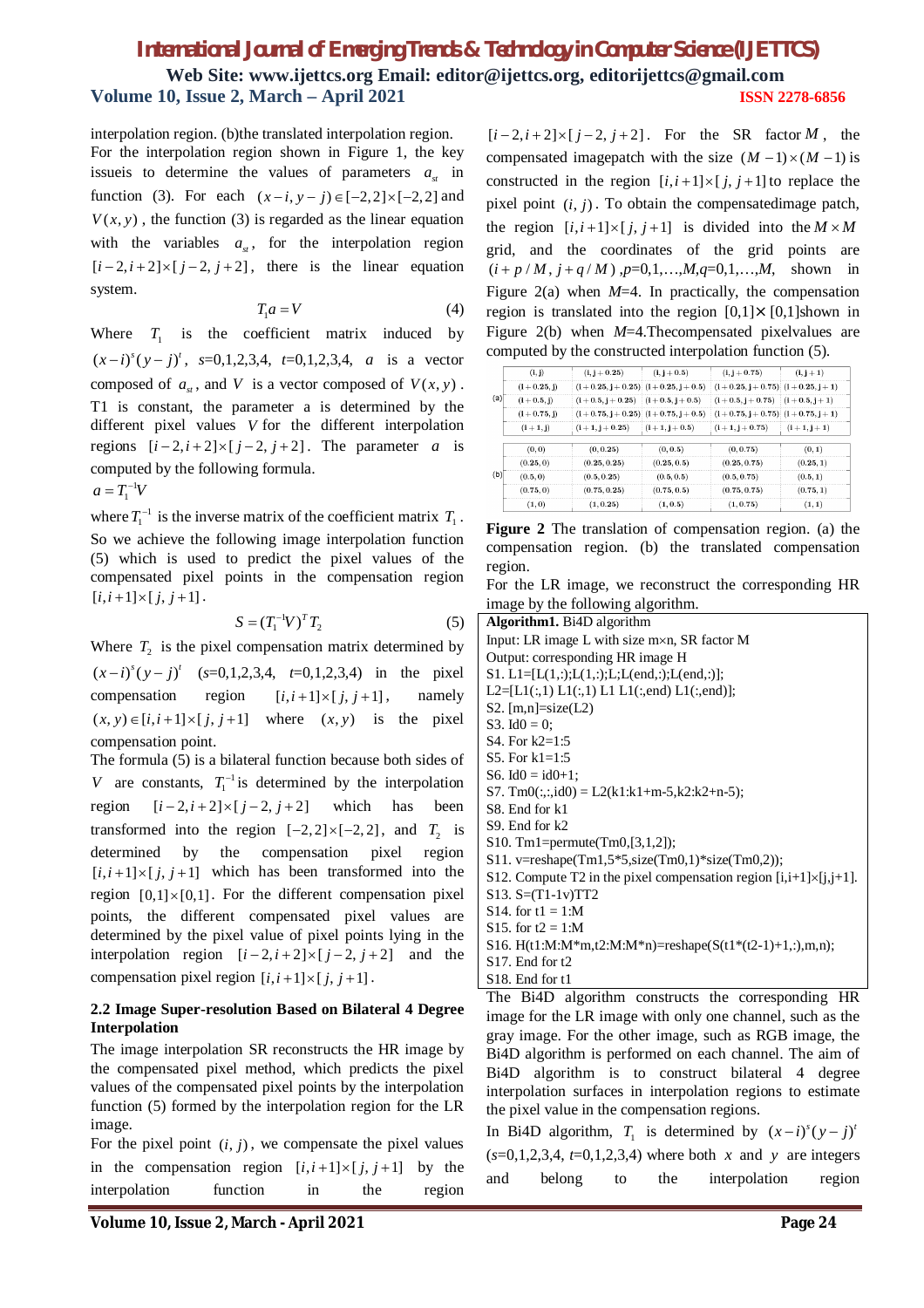| $[i-2, i+2] \times [j-2, j+2]$ , and $T_2$ is determined by         |  |  |  |  |
|---------------------------------------------------------------------|--|--|--|--|
| $(x-i)^{s}(y-i)^{t}$ $(s=0,1,2,3,4, t=0,1,2,3,4)$ where             |  |  |  |  |
| $x = i + p/M$ and $y = j + q/M$ belong to the                       |  |  |  |  |
| compensation region $[i, i+1] \times [j, j+1]$ $p = 0, 1, 2, , M$ , |  |  |  |  |
| $q = 0, 1, 2, , M$ . Therefore, for a certain SR factor M, $T_1$    |  |  |  |  |
| and $T2$ are determined.                                            |  |  |  |  |

In S1, the original LR image is extended to ensure that each pixel has the corresponding interpolation region, and  $L_2$  is the extended LR image.

|                         | 1                | $\overline{\mathbf{2}}$ | 3  | $\overline{\mathbf{4}}$ | 5            | $\bf{6}$ | 7            | 8                       | 9                |
|-------------------------|------------------|-------------------------|----|-------------------------|--------------|----------|--------------|-------------------------|------------------|
| 1                       | 32               | 68                      | 72 | 42                      | 63           | 21       | 61           | 36                      | 39               |
| $\overline{2}$          | 40               | 16                      | 62 | 28                      | 8            | 25       | 50           | 71                      | 13               |
| 3                       | 22               | 69                      | 70 |                         | 67           | 26<br>52 |              | 23                      | $\boldsymbol{9}$ |
| $\overline{\mathbf{4}}$ | 34               | 51<br>11                |    | 41                      | 59<br>37     |          | 43           | 65                      | 66               |
| 5                       | 35               | 54                      | 33 | 47                      | $\mathbf{5}$ | 64       | 19           | $\overline{2}$          | 20               |
| $\boldsymbol{6}$        | $\boldsymbol{6}$ | 30                      | 7  | 14                      | 48           | 31       | 44           | $\overline{\mathbf{4}}$ | 57               |
| $\overline{7}$          | 55               | 45                      | 38 | 46                      | 53           | 49       | 15           | 18                      | 10               |
| 8                       | $\bf{3}$         | 60                      | 58 | 56                      | 29           | 27       | $\mathbf{1}$ | 24                      | 12               |

**Figure 3** Example extended image with size 8×9

|                                      |                         | s                         | 4                    | Þ.             |                |              | z                       | s                         | 4                  | <u>a</u>      |              |                           | 2                | -3                              | 4                   | a.           |                              |                 |                  | з                                        | 4                       | D.                      |                |                  |                         | s                               | 4                       | ₫            |
|--------------------------------------|-------------------------|---------------------------|----------------------|----------------|----------------|--------------|-------------------------|---------------------------|--------------------|---------------|--------------|---------------------------|------------------|---------------------------------|---------------------|--------------|------------------------------|-----------------|------------------|------------------------------------------|-------------------------|-------------------------|----------------|------------------|-------------------------|---------------------------------|-------------------------|--------------|
| 32                                   | 68                      | T2                        | 42                   | 63             | H              | 68           | T2                      | 42                        | 63                 | 21            | п            | 72                        | 42               | 63                              | 21                  | 61           | 1.                           | 42              | 63               | 21                                       | 61                      | 36                      | п              | 63               | 21                      | 61                              | 36                      | 39           |
| $\mathbf{2}$<br>40                   | $14+$                   | 62                        | 28                   | 8              | $\mathbf{z}$   | 16           | $^{7}$                  | 28                        | 8                  | 25            |              | $2 \t62$                  | $28 + 8$         |                                 | 25                  | 50           | $\mathbf{2}$                 | 28              | $\boldsymbol{8}$ | $25 -$                                   | 50                      | 71                      | $\overline{2}$ | $\boldsymbol{8}$ | $2\frac{5}{4}$          | 30                              | 71                      | 13           |
| $\boldsymbol{\mathsf{s}}$<br>$^{22}$ | 69.                     | $x_0$                     | 17                   | 67             | s              | 69           |                         | Åт                        | 67                 | 52            | $\bf{3}$     | 70                        | ix*              | - 57                            | 52                  | 26           | $\bf{3}$                     | $17\,$          |                  | $_{62}$ 16) <sub>2</sub>                 | 26                      | 23                      |                | 67               | 52 <sup>6</sup>         | 286                             | 23                      | $\mathbf{9}$ |
| 4 34                                 | 11                      | 51                        | 41                   | 59             | 4              | 11           | 51                      | 41                        | 59                 | 37            |              | 4 51                      | 41               | 59                              | 37                  | 43           | $\vert$                      | 41              | 59               | 37                                       | 43                      | 65                      |                | 59               | 37                      | 43                              | 65                      | 66           |
|                                      |                         | 3                         | $\overline{4}$       | 5              |                | $\mathbf{1}$ | $\overline{\mathbf{2}}$ | 3                         | 4                  | $\frac{5}{2}$ |              | 1                         | $\overline{2}$   | 3                               | $\overline{4}$      | 5.           |                              | 1               | $\overline{2}$   | 3                                        | 4                       | 5                       |                | п                | $\overline{\mathbf{2}}$ | 3                               | $\overline{4}$          | õ            |
| 40                                   | 16                      | 62                        | 28                   | $\mathbf{8}$   | $\mathbf{I}$   | 16           | 62                      | 28                        | $\mathbf{\hat{R}}$ | 25            | $\mathbf{1}$ | 62                        | $\overline{28}$  | $\mathbf{R}$                    | 25                  | 50           | $\mathbf{1}$                 | 28              | 8                | 25                                       | 50                      | 71                      | 11             | $\boldsymbol{8}$ | $\overline{25}$         | 50                              | 71                      | 13           |
| $\bf{2}$<br>$\bf{22}$                | $^{69}$                 | $-70$                     | 17                   | 67             | $\overline{2}$ | 69           |                         | つない                       | 67                 | 52            |              | 270                       | 17.              | $-67$                           | 52                  | 26           | $\mathbf{2}$                 | $17\,$          | 67.4             | $-52$                                    | 26                      | 23                      | $\mathbf{2}$   | 67               |                         |                                 | 23                      | 9            |
| 34<br>3 <sup>1</sup>                 | n <sup>2</sup>          | Ы                         | 41                   | 59             | $\mathbf{3}$   | 11           | 5Å                      | $\frac{1}{41}$            | 59                 | 37            | $\bf{3}$     | 51                        | 412 <sub>0</sub> |                                 | 37                  | 43           | $\bf{3}$                     | $41$            |                  | 5(17)                                    | 43                      | 65                      |                | 59               |                         | $\frac{52}{37}$ $\frac{28}{22}$ | 65                      | 66           |
| 4 35                                 | 54                      | 33                        | 47                   | $\overline{6}$ | 4              | 54           | 33                      | 47                        | 5                  | 64            |              | 4 33                      | 47               | $\overline{6}$                  | 64                  | 19           | 4 <sup>1</sup>               | 47              | 5                | 64                                       | 19                      | $\overline{\mathbf{2}}$ | $\overline{4}$ | $\overline{5}$   | 64                      | 19                              | $\overline{\mathbf{2}}$ | 20           |
|                                      |                         |                           |                      |                |                |              |                         |                           |                    |               |              |                           |                  |                                 |                     |              |                              |                 |                  |                                          |                         |                         |                |                  |                         |                                 |                         |              |
|                                      | $\overline{\mathbf{2}}$ | $\boldsymbol{\mathsf{s}}$ | 4                    | 5              |                |              | $\mathbf{2}$            | $\bf{3}$                  | $\boldsymbol{4}$   | 5             |              | 1                         | $\overline{2}$   | $\bf{3}$                        | $\overline{\bf{4}}$ | 5            |                              |                 | $\overline{2}$   | $\bf{3}$                                 | $\overline{4}$          | 5                       |                |                  | $\overline{2}$          | з                               | $\blacktriangleleft$    | 5            |
| 22                                   | 69                      | 70                        | 17                   | 67             | $\mathbf{1}$   | 69           | 70                      | 17                        | 67                 | 52            | $\mathbf{1}$ | 70                        | $\overline{17}$  | 67                              | 52                  | 26           | $\mathbf{1}$                 | 17              | 67               | 52                                       | 26                      | 23                      | 11             | 67               | $\overline{52}$         | 26                              | 23                      | 9            |
| $\bf{2}$<br>34                       |                         | 抄言社                       | 41                   | 59             |                | $2 \quad 11$ |                         | 詩                         | 59                 | 37            |              | $2 \quad 51$              |                  | 拇                               | 37                  | 43           | $\overline{2}$               | 41              |                  | $^{59}$ $\left\{ \frac{37}{18} \right\}$ | 43                      | 65                      | $\mathbf{2}$   | 59               |                         | $37 - 13$                       | 65                      | 66           |
| $\mathbf{3}$<br>35                   | 54                      | B),                       | 47                   | 5              | 3              | 54           |                         |                           | 5                  | 64            |              | $3 - 33$                  |                  |                                 | 64                  | 19           | $\mathbf{a}$                 | 47 <sup>1</sup> |                  |                                          | 19                      | $\overline{\mathbf{2}}$ |                | 5                | 6A <sup>+</sup>         | 3),                             | $\overline{\mathbf{2}}$ | 20           |
| 46                                   | 30                      | $\overline{7}$            | 14                   | 48             |                | 430          | τ.                      | 14                        | 48                 | 31            | 47           |                           | 14               | 48                              | 31                  | 44           | $\vert$                      | 14              | 48               | 31                                       | 44                      | 4                       |                | 48               | 31                      | 44                              | $\overline{4}$          | 57           |
|                                      |                         |                           |                      |                |                |              |                         |                           |                    |               |              |                           |                  |                                 |                     |              |                              |                 |                  |                                          |                         |                         |                |                  |                         |                                 |                         |              |
|                                      | $\mathbf{r}$            | 3                         | $\blacktriangleleft$ | 5.             |                | п.           |                         | $\boldsymbol{\mathsf{a}}$ | $\boldsymbol{A}$   | $\sim$        |              |                           | $\overline{2}$   | 3                               | $\boldsymbol{A}$    | 5.           |                              |                 | $\mathbf{2}$     | з                                        | $\boldsymbol{A}$        | 5                       |                |                  |                         | 3                               | $\cdot$                 | -5           |
| $1 \overline{34}$                    | 11                      | 51                        | 41                   | 59             | $\mathbf{1}$   | 11           | 51                      | 41                        | 59                 | 37            |              | $1 \t 51$                 | 41               | 59                              | 37                  | 43           | $\mathbf{1}$                 | 41              | 59               | 37                                       | 43                      | 65                      | 11             | 59               | 37                      | 43                              | 65                      | 66           |
| $\mathbf{2}$<br>35                   | 54,                     | $\frac{1}{4}$             | 47                   | 5              | $\overline{2}$ | 54           |                         | $\frac{33}{7}$ 9          | 5                  | 64            |              | $2 \overline{33}$         | 47.              | $\rightarrow$                   | 64                  | 19           | $\mathbf{2}$                 | 47              | $5 -$            | $-64$                                    | 19                      | $\overline{a}$          | $\mathbf{2}$   | $\sqrt{5}$       | 64.                     | $\rightarrow 9$                 | $\mathbf{2}$            | 20           |
| $\overline{6}$<br>$\mathbf{3}$       | 30 <sub>1</sub>         |                           | 14                   | 48             | 3              | 30           |                         |                           | 48                 | 31            | 37           |                           | 14.14            |                                 | 31                  | 44           | $\vert$ <sub>3</sub> $\vert$ | 14              |                  | 48, 19                                   | 44                      | $\overline{4}$          | 3l             | 48               | 31 <sup>2</sup>         | $\mathbb{R}$                    | $\mathbf{4}$            | 57           |
| 4 55                                 | 45                      | 38                        | 46                   | 53             | 4              | 45           | 38                      | 46                        | 53                 | 49            |              | $4 \overline{\smash{38}}$ | 46               | 53                              | 49                  | 15           | 4 <sup>1</sup>               | 46              | 53               | 49                                       | 15                      | 18                      | $\frac{1}{2}$  | 53               | 49                      | 15                              | 18                      | 10           |
|                                      |                         |                           |                      |                |                |              |                         |                           |                    |               |              |                           |                  |                                 |                     |              |                              |                 |                  |                                          |                         |                         |                |                  |                         |                                 |                         |              |
|                                      |                         | -3                        | 4                    | 5              |                | $\mathbf{1}$ | $\overline{2}$          | $\mathbf{3}$              | $\overline{4}$     | 5             |              |                           | $2 \quad 3$      |                                 | $\boldsymbol{A}$    | 5            |                              |                 | $\mathbf{2}$     | 3                                        | $\mathbf{4}$            | 5                       |                |                  | $\overline{2}$          | 3                               | $\boldsymbol{A}$        | 5            |
| 1 35                                 | 54                      | 33                        | 47                   | 5              |                | 54           | 33                      | 47                        | к                  | 64            |              | 133                       | 47               | 5                               | 64                  | 19           | $\mathbf{I}$                 | 47              | 5                | 64                                       | 19                      | $\overline{a}$          | 11             | $5\,$            | 64                      | 19                              | $\overline{a}$          | 20           |
| $\mathbf{2}$<br>$\mathbf{6}$         | $\frac{30}{45}$         |                           | 14                   | 48             | $\mathbf{2}$   | 30           |                         | $\frac{1}{28}$            | 48                 | 31            | 27           |                           |                  | $\frac{14}{46}$ $\frac{14}{15}$ | 31                  | 44           | $\bf{2}$                     | 14              | 48               | $-31$                                    | 44                      | $\frac{4}{3}$           | $\overline{2}$ | 48               | $\rightarrow$           | $-44$                           | $\overline{4}$          | 57           |
| 55<br>$\bf{3}$                       |                         | Б<br><b>J</b> s           | 46                   | 53             | $\mathbf{a}$   | 45           |                         |                           | 53                 | 49            | $\bf{3}$     | 38                        |                  |                                 | 49                  | 15           | $\bf{a}$                     | 46              |                  | 53, 20, 9                                | 15                      | 18                      | 3              | 53               |                         | $43 - 35$                       | 18                      | 10           |
| 43                                   | 60                      | 58                        | 56                   | 29             |                | 60           | 58                      | 56                        | 29                 | 27            | 41           | 58                        | 56               | 29                              | 27                  | $\mathbf{1}$ | 4                            | 56              | 29               | 27                                       | $\overline{\mathbf{1}}$ | 24                      |                | 29               | 27                      | $\mathbf{1}$                    | $^{24}$                 | 12           |
|                                      |                         |                           |                      |                |                |              |                         |                           |                    |               |              |                           |                  |                                 |                     |              |                              |                 |                  |                                          |                         |                         |                |                  |                         |                                 |                         |              |

**Figure 4** The fast extraction of pixel values by Bi4D algorithm

In S7, the 25 pixel values in interpolation region  $[i-2, i+2] \times [j-2, j+2]$  are extracted at one time. An example is given to illustrate the extraction process. For the extended image with the size  $8 \times 9$  ( $m = 8, n = 9$  in Bi4D) algorithm), when  $i = 3$ ,  $j = 4$ , the pixel point (3,4) is marked in red lines in Figure 3, all the 25 pixel points lie in the interpolation region marked in the blue lines in Figure 3, and the corresponding pixel values are shown in determined locations marked in the red rectangle of the sub-images from 1 to 25 shown Figure 4 which are induced by example extended image shown in Figure 3. All the subimages are transformed into vectors, 25 vectors are generated for the image shown in Figure 3. The corresponding vector of pixel point (3,4) is[68,16,69,11,54,72,62,70,51,33,42,28,17,41,47,63,8,67,59  $, 5, 21, 25, 52, 37, 64$ <sup>T</sup> shown in Figure 5.

As mentioned above, for a certain SR factor  $M$ ,  $T_1$  and  $T_2$ 

are determined by the interpolation region  $[i-2, i+2] \times [j-2, j+2]$  and the compensation region  $[i, i+1] \times [j, j+1]$ ,  $T_1$  is computed by  $(x-i)^s (y-j)^t$  $(s=0,1,2,3,4, t=0,1,2,3,4)$  where *x* and *y* are integers lying in the interpolation region  $[i-2, i+2] \times [j-2, j+2]$ , and  $T<sub>2</sub>$ is determined by  $(x-i)^s (y-j)^t$  (s=0,1,2,3,4,  $t=0,1,2,3,4$ ) where  $(x, y)$  is the compensated pixel points with values in the compensation region  $[i, i+1] \times [j, j+1]$ . The transposition of matrix *S* has the following form shown in Figure 6 for S13 when  $M = 2$  for the image shown in Figure 3. The pixel point (3,4) is replaced by the image patch [17 32.0313;27.0781 39.7787] induced by the raw marked in red lines in Figure 6.

| 32<br>22<br>40<br>22<br>34<br>40<br>35<br>$^{22}$<br>34<br>34<br>35<br>6<br>35<br>55<br>6<br>68<br>69<br>16<br>16<br>11<br>69<br>69<br>54<br>11<br>11<br>54<br>30<br>54<br>30<br>45<br>72<br>70<br>62<br>62<br>70<br>51<br>70<br>33<br>51<br>51<br>$\overline{7}$<br>33<br>33<br>$\overline{7}$<br>38<br>17<br>42<br>28<br>28<br>17<br>41<br>17<br>47<br>41<br>41<br>47<br>14<br>47<br>46<br>14<br>67<br>63<br>8<br>67<br>59<br>8<br>67<br>59<br>5<br>59<br>5<br>48<br>5<br>53<br>48 |
|--------------------------------------------------------------------------------------------------------------------------------------------------------------------------------------------------------------------------------------------------------------------------------------------------------------------------------------------------------------------------------------------------------------------------------------------------------------------------------------|
| 34<br>68<br>35<br>16<br>6<br>69<br>55<br>11<br>3<br>54<br>72<br>11<br>54<br>62<br>30<br>70<br>51<br>45<br>33<br>60<br>51<br>42<br>33<br>28<br>7<br>17<br>38<br>41<br>58<br>47<br>63<br>41<br>47<br>8<br>67<br>14<br>59<br>46<br>5<br>56<br>59<br>21<br>5<br>25<br>52<br>48<br>53<br>37<br>64<br>29                                                                                                                                                                                   |
| 16<br>69<br>69<br>11<br>54<br>11<br>54<br>30<br>45<br>30<br>62<br>70<br>70<br>51<br>51<br>33<br>33<br>7<br>7<br>38<br>28<br>17<br>17<br>41<br>47<br>41<br>47<br>14<br>46<br>14<br>67<br>8<br>67<br>59<br>59<br>5<br>5<br>48<br>48<br>53<br>25<br>52<br>52<br>37<br>37<br>64<br>64<br>31<br>31<br>49                                                                                                                                                                                  |
| 11<br>54<br>30<br>45<br>60<br>51<br>33<br>7<br>38<br>58<br>41<br>47<br>14<br>46<br>56<br>59<br>5<br>48<br>53<br>29<br>37<br>64<br>31<br>49<br>27                                                                                                                                                                                                                                                                                                                                     |
| 72<br>62<br>70<br>62<br>51<br>70<br>51<br>33<br>$\overline{7}$<br>33<br>42<br>28<br>28<br>17<br>17<br>41<br>47<br>41<br>47<br>14<br>63<br>8<br>67<br>8<br>67<br>59<br>5<br>59<br>5<br>48<br>25<br>21<br>25<br>52<br>52<br>37<br>37<br>64<br>31<br>64<br>61<br>50<br>50<br>26<br>26<br>43<br>43<br>19<br>19<br>44                                                                                                                                                                     |
| 70<br>51<br>33<br>$\overline{7}$<br>38<br>17<br>41<br>47<br>14<br>46<br>67<br>59<br>5<br>48<br>53<br>52<br>37<br>64<br>31<br>49<br>26<br>43<br>19<br>44<br>15                                                                                                                                                                                                                                                                                                                        |
| 51<br>33<br>$\overline{7}$<br>38<br>58<br>41<br>47<br>14<br>46<br>56<br>59<br>5<br>48<br>53<br>29<br>37<br>64<br>31<br>49<br>27<br>43<br>19<br>44<br>15                                                                                                                                                                                                                                                                                                                              |
| 42<br>28<br>17<br>41<br>47<br>63<br>8<br>67<br>59<br>5<br>21<br>25<br>52<br>37<br>64<br>61<br>50<br>26<br>43<br>19<br>36<br>71<br>23<br>65<br>2                                                                                                                                                                                                                                                                                                                                      |
| 28<br>17<br>41<br>47<br>14<br>8<br>67<br>59<br>5<br>48<br>25<br>52<br>37<br>64<br>31<br>50<br>26<br>43<br>19<br>44<br>71<br>23<br>65<br>$\overline{2}$<br>$\overline{4}$                                                                                                                                                                                                                                                                                                             |
| 17<br>41<br>47<br>14<br>46<br>67<br>59<br>5<br>48<br>53<br>52<br>37<br>64<br>31<br>49<br>26<br>43<br>19<br>44<br>15<br>23<br>65<br>$\overline{2}$<br>4<br>18                                                                                                                                                                                                                                                                                                                         |
| 41<br>47<br>14<br>46<br>56<br>59<br>5<br>48<br>53<br>29<br>37<br>64<br>31<br>49<br>27<br>43<br>19<br>44<br>15<br>1<br>65<br>$\overline{2}$<br>4<br>18<br>24                                                                                                                                                                                                                                                                                                                          |
| 63<br>8<br>67<br>59<br>5<br>21<br>25<br>52<br>37<br>64<br>61<br>50<br>26<br>43<br>19<br>36<br>71<br>23<br>65<br>$\overline{2}$<br>39<br>13<br>9<br>66<br>20                                                                                                                                                                                                                                                                                                                          |
| 8<br>67<br>59<br>5<br>48<br>25<br>52<br>37<br>64<br>31<br>50<br>26<br>43<br>19<br>44<br>71<br>23<br>65<br>$\frac{2}{4}$<br>13<br>9<br>66<br>20<br>57                                                                                                                                                                                                                                                                                                                                 |
| 67<br>59<br>5<br>48<br>53<br>52<br>37<br>64<br>31<br>49<br>26<br>43<br>19<br>44<br>15<br>23<br>65<br>$\overline{c}$<br>4<br>18<br>9<br>66<br>20<br>57<br>10                                                                                                                                                                                                                                                                                                                          |
| 59<br>5<br>48<br>53<br>29<br>37<br>64<br>31<br>49<br>27<br>43<br>19<br>44<br>15<br>65<br>2<br>$\overline{4}$<br>18<br>24<br>66<br>20<br>57<br>10<br>12                                                                                                                                                                                                                                                                                                                               |
|                                                                                                                                                                                                                                                                                                                                                                                                                                                                                      |

**Figure 5** Vectors by all the pixel points for example image S16 is designed to realize the fast procedure that vectors are transformed into image patches and regarded as the inverse procedure of S7.

| 70 | 62.5391 | 45.2734 | 45.7944  |
|----|---------|---------|----------|
| 51 | 41.7578 | 46      | 45.0494  |
| 33 | 19.8828 | 40.6563 | 26.1896  |
| 7  | 3.9688  | 8.6797  | 4.558    |
| 17 | 27.0781 | 320313  | 39,7787  |
| 41 | 48.0547 | 48.2656 | 41.8658  |
| 47 | 33 0547 | 285078  | 26 23 17 |
| 14 | 94766   | 30 2031 | 30.8914  |
| 67 | 65.6719 | 69.4531 | 62.9321  |
| 59 | 33 0547 | 519375  | 378372   |
| 5  | 16 4922 | 26 2031 | 31 0745  |
| 48 | 54.9766 | 44.5391 | 47.5775  |
| 52 | 44.5    | 37.6641 | 363759   |
| 37 | 47.8984 | 36.2344 | 44.236   |
| 64 | 53.7578 | 53.4844 | 47.2353  |
| 31 | 25.9844 | 33.5312 | 30 4769  |
| 26 | 34.2422 | 22.8984 | 33.376   |
| 43 | 33.9688 | 44.3125 | 31.7708  |
| 19 | 26.1563 | 11.6406 | 21.617   |
| 44 | 47.8828 | 46.125  | 51.4707  |

**Figure 6** The vectors by the compensated pixel values

## **3 EXPERIMENTS**

To verify the performance of Bi4D algorithm proposed in the paper, we select the benchmark image sets named BSD300[24] and B100[12,13] to compare the image interpolation algorithms, such as Bi4D interpolation algorithm and bilateral cubic (bicubic) interpolation algorithm. We also compare Bi4D interpolation algorithm with the learning-based algorithms, such as ANR[25], A+[26], and NE+LLE[27]. ANR (Anchored Neighborhood Regression) is among the fastest known super-resolution methods. ANR learns sparse dictionaries and regressors anchored to the dictionary atoms. A+ is an improved variant of ANR, which combines the best qualities of ANR and SF (Simple Functions). SF relies on clusters and corresponding learned functions.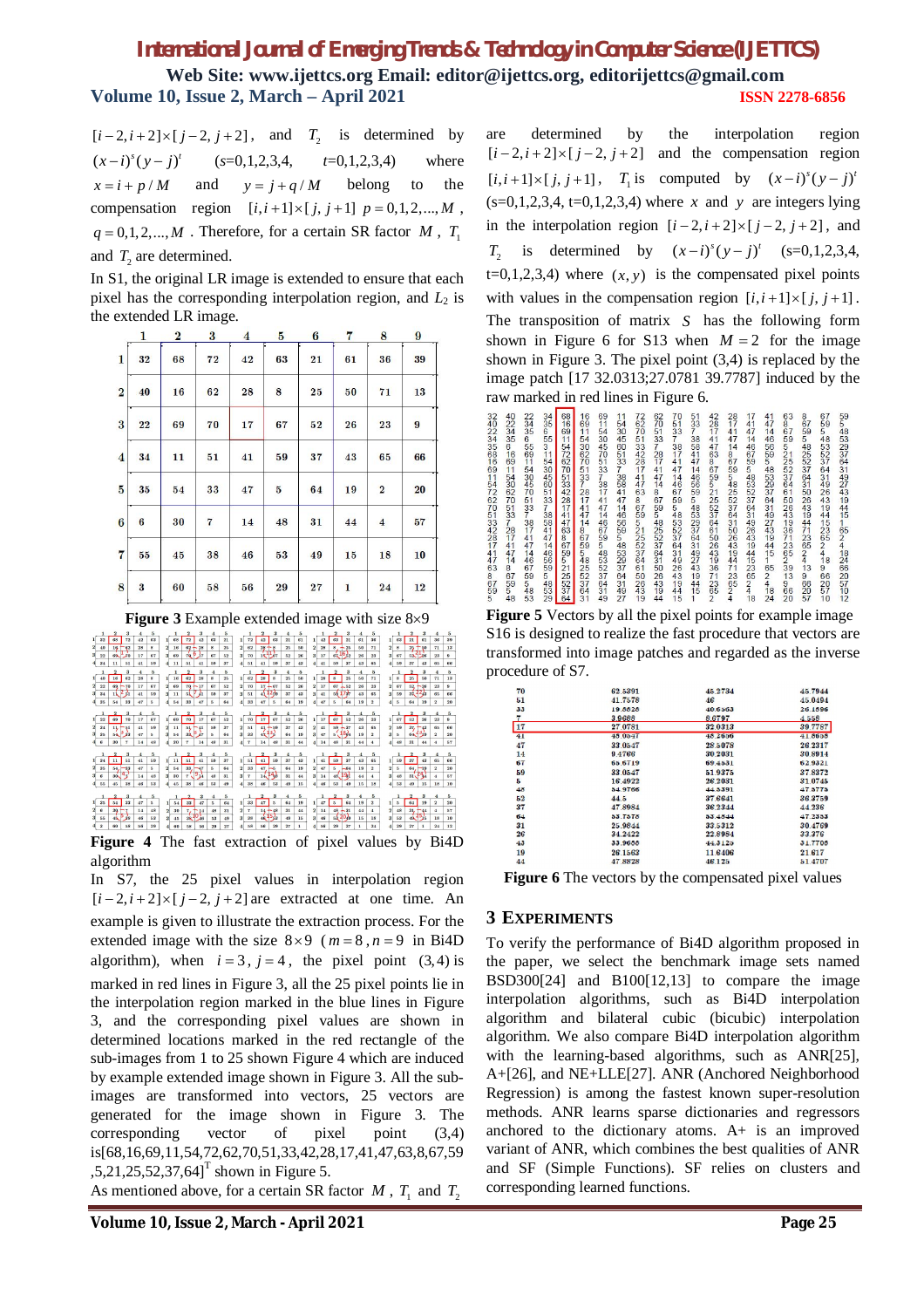## *International Journal of Emerging Trends & Technology in Computer Science (IJETTCS)*

**Web Site: www.ijettcs.org Email: editor@ijettcs.org, editorijettcs@gmail.com Volume 10, Issue 2, March – April 2021 ISSN 2278-6856**

The performance of SR algorithms includes the MSE (Mean Squared Error), PSNR (Peak Signal to Noise Ratio), and SSIM (Structure Similarity) between the HR image and the interpolated HR image[23,28].

Firstly, the selected images are regarded as the original HR images, and the corresponding LR images with size  $m \times n$ are obtained by the following downsample formula

$$
im = I(1:M:m,1:M:n,:)
$$
 (6)

where *M* is the SR factor.

Secondly, *im* is taken as the input, and the fast Bi4D algorithm is performed to obtain the interpolated HR image.

Thirdly, the interpolated HR image quality assessment indices, such as MSE, PSNR, SSIM, are computed.

#### **3.1 Comparison of Bi4D and bicubic interpolation**

The Bi4D superiority is demonstrated by the benchmark image sets, BSD300 includes 300 images, B100 includes 100 images. Each image is regarded as the original HR image, the corresponding LR image is downsampled by formula (6) to take as the input of Bi4D and bicubic algorithms, and the interpolated HR image is obtained by the performed Bi4D and bicubic algorithms.

The interpolated HR image quality assessment indices on the two image sets are listed inTable 1, from the table, we can see both the minimal MSE (min), the maximal MSE (max), and the mean MSE (mean) of Bi4D are less than those of bicubic, this shows that Bi4D algorithm is superior to bicubic algorithm for the MSE index. From the other two evaluation indices, PSNR and SSIM, we can draw the same conclusion as the index MSE, namely Bi4D is superior to bicubic algorithm from the indices, MSE, PSNR, and SSIM.

We compare the performance of each image in the two image sets from the image quality assessment indices, MSE, PSNR, and SSIM.We find that the Bi4D is superior to the bicubic algorithm for single image. Figure 7 shows the assessment indices PSNR and SSIM, the PSNRs of HR images by Bi4D are greater than those of bicubic, the SSIMs of HR images by Bi4D are greater than those of bicubic.

Therefore, the performance of Bi4D is better than that of bicubic in both image set and single image, namely Bi4D is superior to the traditional interpolation-based algorithm.

**Table1:** The MSE comparison of Bi4D and Bicubic image interpolation algorithms

| Factors | Data          | Alg.              | min<br>max<br>mean        |
|---------|---------------|-------------------|---------------------------|
|         | sets          |                   |                           |
|         | <b>BSD300</b> | B <sub>i</sub> 4D | 2.0927 306.5907 50.8182   |
| $M=2$   |               | <b>Bicubic</b>    | 3.7853 408.4834 71.9085   |
|         | <b>B100</b>   | Bi4D              | 3.4217 250.3145 54.4646   |
|         |               | <b>Bicubic</b>    | 6.0395 309.2459 75.6358   |
|         | <b>BSD300</b> | Bi <sub>4</sub> D | 4.6384 580.0407 100.1652  |
| $M = 3$ |               | <b>Bicubic</b>    | 8.2378 741.6933 142.0525  |
|         | <b>B100</b>   | Bi4D              | 8.1159 426.4157 104.7929  |
|         |               | <b>Bicubic</b>    | 14.2880 516.9646 146.8956 |
| $M=4$   | <b>BSD300</b> | Bi <sub>4</sub> D | 7.2864 758.0857 136.4607  |
|         |               | <b>Bicubic</b>    | 10.6780 940.8795 192.9060 |

**Volume 10, Issue 2, March - April 2021 Page 26**

| <b>B100</b> | Ri4D<br><b>Bicubic</b> | 12.9656 526.1992 141.4935<br>  23.7920 637.7725 198.6888 |
|-------------|------------------------|----------------------------------------------------------|
|             |                        |                                                          |

**Table2**: The PSNR comparison of Bi4D and Bicubic image interpolation algorithms

| Factors | Data          | Alg.              | min<br>max<br>mean             |
|---------|---------------|-------------------|--------------------------------|
|         | sets          |                   |                                |
|         | <b>BSD300</b> | Bi <sub>4</sub> D | 40.1525 27.8259<br>18.4940     |
| $M=2$   |               | <b>Bicubic</b>    | 37.5786 26.0709<br>17.2478     |
|         | <b>B100</b>   | Bi <sub>4</sub> D | 19.3747<br>38.0171<br>27.3972  |
|         |               | <b>Bicubic</b>    | 35.5496 25.7089<br>18.4566     |
|         | <b>BSD300</b> | Bi <sub>4</sub> D | 15.7250<br>36.6959<br>24.72.14 |
| $M = 3$ |               | <b>Bicubic</b>    | 34.2015<br>14.6573<br>22.9750  |
|         | <b>B100</b>   | Bi <sub>4</sub> D | 17.0613<br>34.2662 24.3822     |
|         |               | <b>Bicubic</b>    | 16.2250<br>31.8099<br>22.6829  |
|         | <b>BSD300</b> | Bi <sub>4</sub> D | 34.7344<br>14.5624<br>23.2744  |
| $M = 4$ |               | <b>Bicubic</b>    | 13.6243<br>33,0747<br>21.5596  |
|         | <b>B100</b>   | Bi <sub>4</sub> D | 16.1481 32.2317<br>22.9753     |
|         |               | <b>Bicubic</b>    | 15.3129<br>29.5953<br>21.3015  |

| Table3: The SSIM comparison of Bi4D and Bicubic image |  |  |
|-------------------------------------------------------|--|--|
| interpolation algorithms                              |  |  |

| Factors | Data sets     | Algorithms        | min<br>max |        | mean   |
|---------|---------------|-------------------|------------|--------|--------|
| $M=2$   | <b>BSD300</b> | B <sub>i</sub> 4D | 0.5129     | 0.9864 | 0.8407 |
|         |               | <b>Bicubic</b>    | 0.4395     | 0.9801 | 0.7907 |
|         | <b>B100</b>   | Bi <sub>4</sub> D | 0.5129     | 0.9803 | 0.8282 |
|         |               | <b>Bicubic</b>    | 0.4395     | 0.9738 | 0.7758 |
| $M = 3$ | <b>BSD300</b> | Bi <sub>4</sub> D | 0.3058     | 0.9714 | 0.7180 |
|         |               | <b>Bicubic</b>    | 0.2404     | 0.9649 | 0.6438 |
|         | <b>B100</b>   | Bi4D              | 0.3058     | 0.9621 | 0.6996 |
|         |               | <b>Bicubic</b>    | 0.2404     | 0.9497 | 0.6225 |
| $M = 4$ | <b>BSD300</b> | Bi <sub>4</sub> D | 0.2276     | 0.9624 | 0.6437 |
|         |               | <b>Bicubic</b>    | 0.1777     | 0.9562 | 0.5671 |
|         | <b>B100</b>   | Bi <sub>4</sub> D | 0.2276     | 0.9474 | 0.6228 |
|         |               | <b>Bicubic</b>    | 0.1777     | 0.9327 | 0.5433 |



**Figure 7** The comparison of Bi4D and Bicubic on the image set B100

## **3.2 Comparison of Bi4D and learning-based algorithms**

We compare Bi4D image interpolation algorithms with the state-of-the-art image super resolution algorithms based on learning, such as ANR, A+, and NE+LLE. Table 4 shows the performances of PSNRs performed by Bi4D and the learning-based algorithms, the performance includes minimal PSNR, maximal PSNR, mean PSNR, and the standard deviation of PSNR. From the table 4, we can see Bi4D image interpolation algorithm achieves the better PSNR compared with the learning-based algorithms, such as ANR, NE+LLE, and A+.The PSNR in the references [25-27] is higher than that in the paper because the downsampling formula (9) in this paper does not utilize any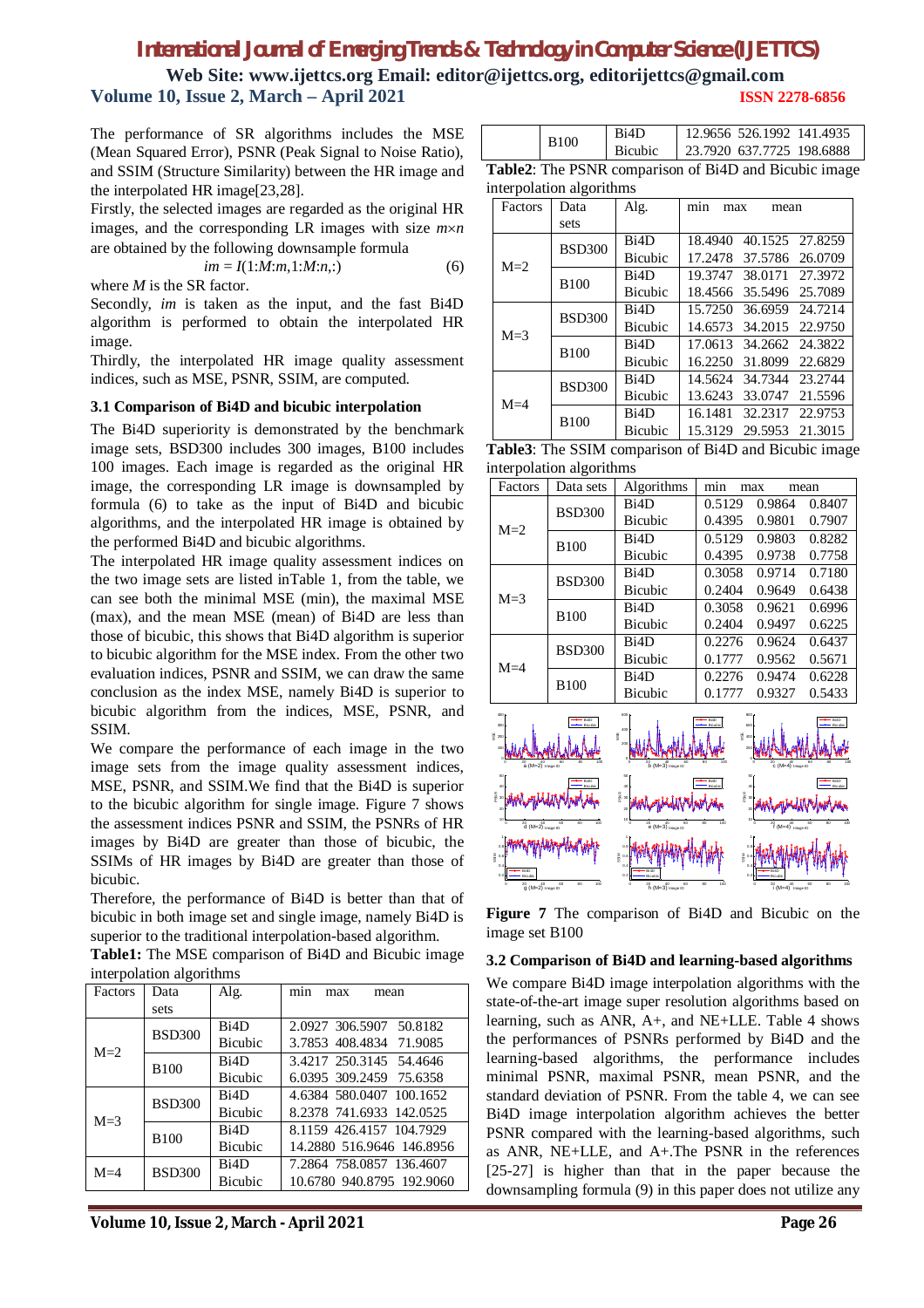prior knowledge of HR images, while the nearest neighbor downsampling method in the references utilizes the prior knowledge of HR images, such as the nearest neighbor pixel points of the selected pixel point. In practical application, the HR image of the LR image is unknown, and we can not get the LR image of HR image by the nearest neighbor downsampling.So the downsampling method by formula (9) is reasonable for applications.

**Table 4**: Comparison of PSNRs performed by Bi4D and learning-based algorithms

| Factors | Algorithms        | min<br>max | mean                    |  |
|---------|-------------------|------------|-------------------------|--|
| $M=2$   | Bi4D              |            | 19.3563 37.9952 27.3838 |  |
|         | ANR               |            | 17.7081 35.0088 25.0519 |  |
|         | NE+LLE            |            | 18.4342 35.5098 25.6822 |  |
|         | $A+$              |            | 17.5431 34.8898 24.8967 |  |
| $M = 3$ | Bi <sub>4</sub> D |            | 17.0355 34.2141 24.3643 |  |
|         | <b>ANR</b>        |            | 15.5937 31.2367 22.0845 |  |
|         | NE+LLE            |            | 16.1983 31.7475 22.6639 |  |
|         | $A+$              |            | 15.4516 31.0834 21.9295 |  |
| $M=4$   | Bi <sub>4</sub> D |            | 16.1071 32.1232 22.9620 |  |
|         | ANR               |            | 14.6523 28.9438 20.6970 |  |
|         | NE+LLE            |            | 15.2773 29.4812 21.2859 |  |
|         | A+                |            | 14.5230 28.7924 20.5598 |  |



**Figure 8** HR images of the images in image set B100 by different methods when M=2.



**Figure 9** HR images of the images in image set B100 by different methods when M=3.

Figure 8 shows the constructed HR images of the images in image set B100 when image SR factor M=2, Figure 9 shows the constructed HR images of the images in image set B100 when image SR factor M=3, Figure 10 shows the constructed HR images of the images in image set B100 when image SR factor M=4. One can see that the Bi4D method results in not only higher PSNR measure, but also much better visual quality than other learning-based methods. Due to limited space, we do not show the results of all the images in visual quality comparison.



Figure 10 HR images of the images in image set B100 by different methods when M=4.

## **4 CONCLUSIONS**

In this paper, we propose Bi4D image interpolation algorithm which estimate the corresponding HR image for the given LR image without the learning process. The experimental results demonstrate the superiority and feasibility of the Bi4D image interpolation method. Compared with the traditional bicubic interpolation image super-resolution algorithm, the Bi4D achieved better performances, such as MSE and PSNR. Compared with learning-based method, Bi4D without the training process saves running time.

**Funding:** This work was supported in part by the Student Research Training Program of Southeast University (202006063, 202104068).

## **References**

- [1] H.G. Kim,H. Lim,Y.M. Ro,"Deep virtual reality image quality assessment with human perception guider for omnidirectional image,"IEEE Transactions on Circuits and Systems for Video Technology, 30(4): 917-928, 2020.
- [2] L. Graham,Y. Yitzhaky,"Blind restoration of spacevariant Gaussian-like blurred images using regional PSFs," Signal, Image and Video Processing 13(4): 711-717, 2019.
- [3] S. Wang,Y. Wang,H. Shang,C. Shi,"Multimodal computer image recognition based on depth neural network," Cluster Computing 22(6): 14819-14825, 2019.
- [4] A. Marka,J. Carter,E. Toto, S.Hassanpour,"Automated detection of nonmelanoma skin cancer using digital images: a systematic review," BMC Medical Imaging 19(1): 21:1-21, 2019.